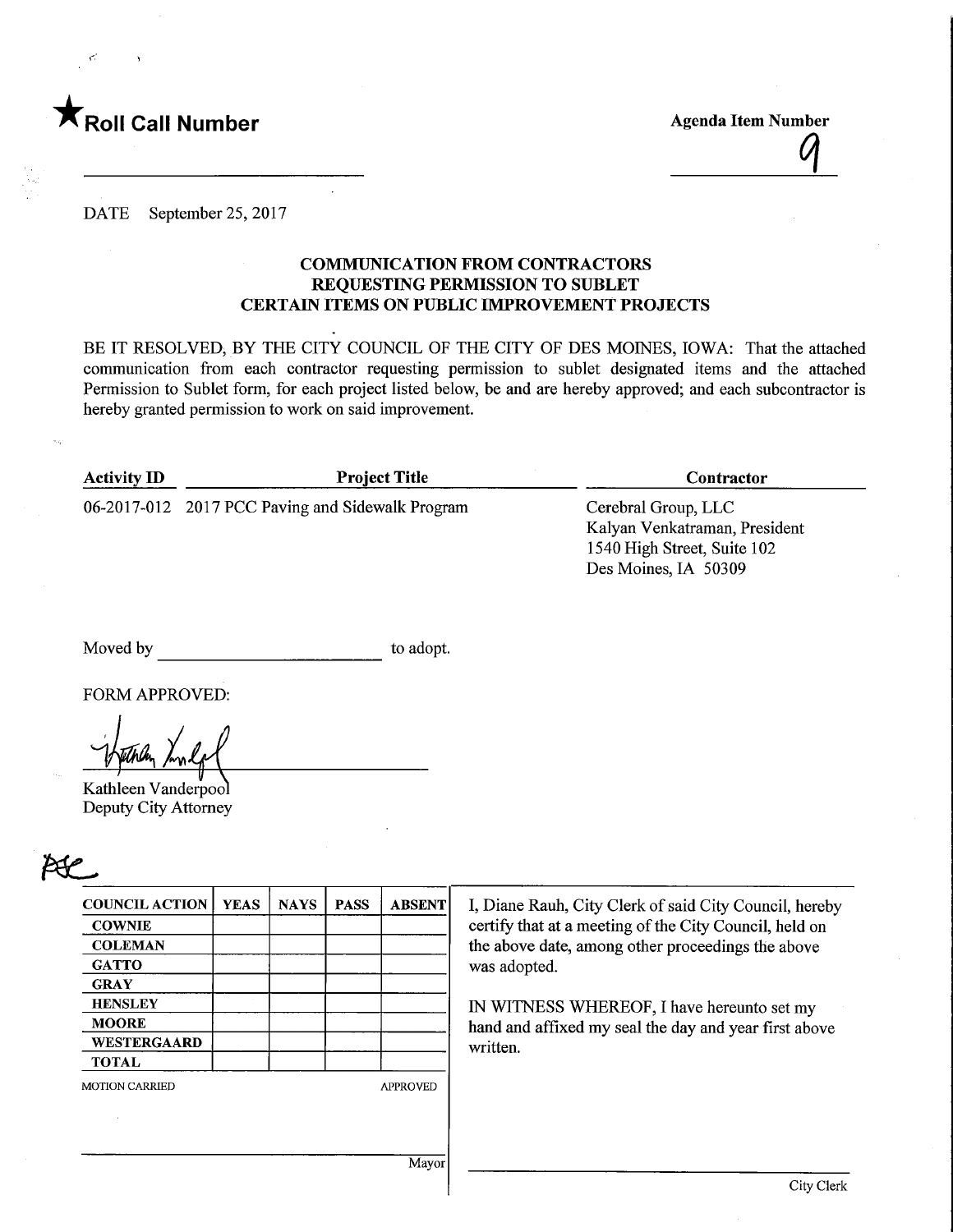ENGINEERING DEPARTMENT CITY OF DES MOINES, IOWA

 $\mathcal{C}$ 

 $\frac{644444}{2444247}$  $\frac{271772017}{200}$ 

### PERMISSION TO SUBLET

| Project                             | 2017 PCC Paving and Sidewalk Program |                                                                                                                              |            |                                               |                                                      |  |
|-------------------------------------|--------------------------------------|------------------------------------------------------------------------------------------------------------------------------|------------|-----------------------------------------------|------------------------------------------------------|--|
| Contractor                          | Cerebral Group, LLC                  |                                                                                                                              |            |                                               |                                                      |  |
| Federal Tax ID                      |                                      | 15074<br>Contract No.                                                                                                        |            | 5<br>Sublet Request No.                       |                                                      |  |
| <b>ITEM TO BE SUBLET</b>            |                                      | <b>ORGANIZATION</b><br><b>TO PERFORM</b><br><b>WORK</b>                                                                      | DBE<br>Y/N | . COST OF<br><b>SPECIALTY</b><br><b>ITEMS</b> | <b>TOTAL COST</b><br><b>OF WORK</b><br><b>SUBLET</b> |  |
| Division 1 - Ewing Park Lilac Plaza |                                      | <b>Towa Concrete Solutions</b><br>PO Box 65014<br>West Des Moines, IA 50265<br>$(515)$ 961-0692<br>Federal Tax ID 27-1842801 | No         |                                               | \$21,000.00                                          |  |

|                                                  | Previous<br>Request | This<br>Request | Total<br>To Date  |     |
|--------------------------------------------------|---------------------|-----------------|-------------------|-----|
| Cost of Items Sublet                             | \$158,175.00        | \$21,000.00     | \$179,175.00      | (a) |
| Cost of Specialty Items Sublet                   |                     |                 |                   | (b) |
| Cost of Sublet Items Less Speciality Items       | \$158,175.00        | \$21,000.00     | $$179,175.00$ (c) |     |
| Contract Amount                                  |                     |                 | \$263,441.70      | (d) |
| Contract Amount Less Total Specialty Items (d-b) |                     |                 | \$263,441.70      | (e) |
| Percentage of Contract Sublet to Date (c/e)      |                     |                 | 68.01%            |     |

The prime contractor's request for Permission to Sublet the above items of work is approved with the understanding that the prime contractor shall be held responsible for the subcontractors' full compliance of all terms of the contract.

Attachment: Contractor's Letter Requesting Sublettiag

Form Routing: Project Engr. - City Engr. - Engr. Admin. - City Clerk/City Manager - Engr. Admin. - Distribution

Form Distribution Original - Project File Copy - Project Engineer Copy - Prime Contractor

Roll Call No. Date

| LOU NEERING DEPARTMENT        |
|-------------------------------|
| <b>AU WORNIE BOCULESIET (</b> |
|                               |
| $(w)$ and $(\text{val})$      |
|                               |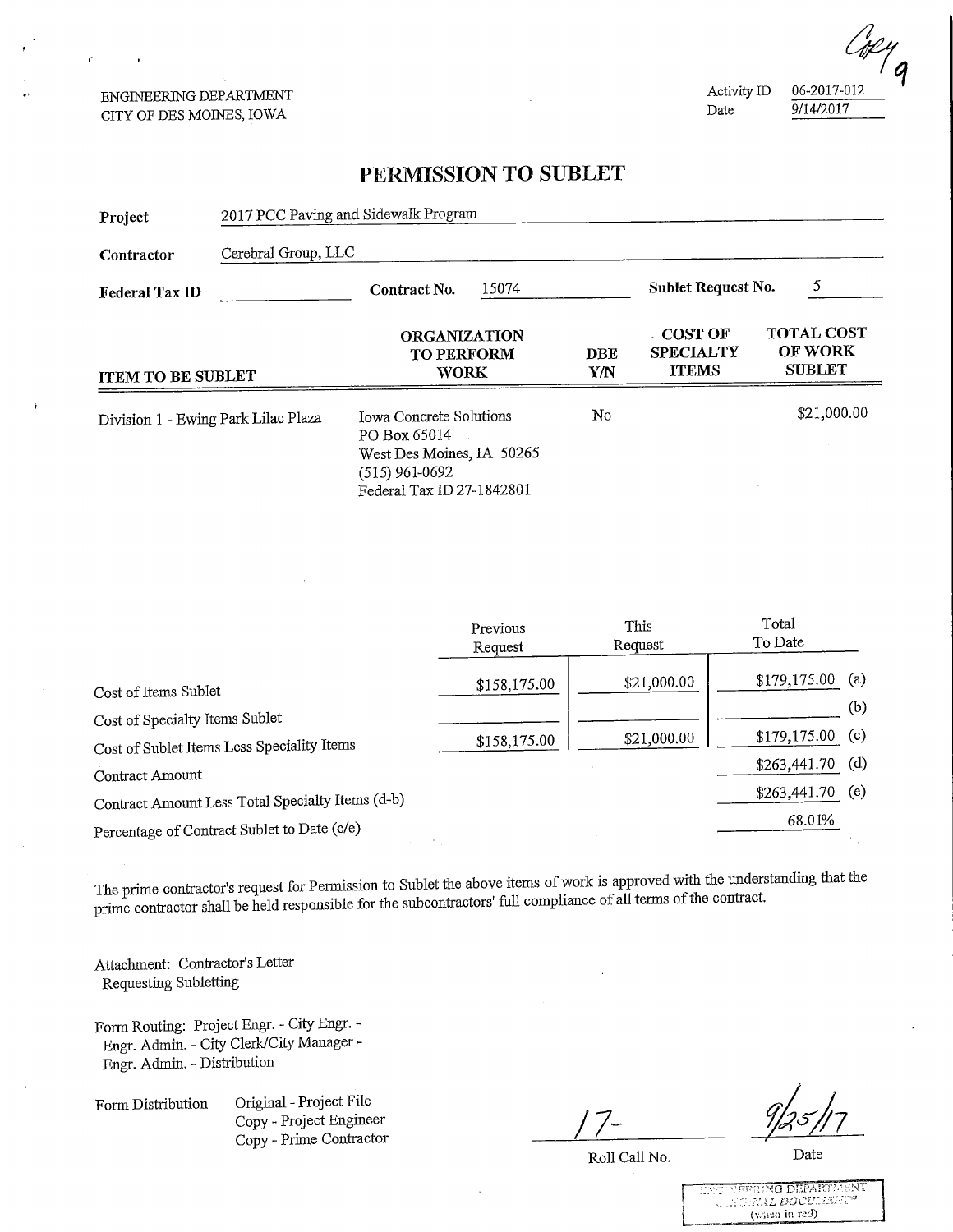## Erickson, Zachary L.

| Kalyan Venkatraman <k.v@icerebral.com></k.v@icerebral.com> |
|------------------------------------------------------------|
| Thursday, September 14, 2017 10:20 AM                      |
| Erickson, Zachary L.                                       |
| Fenstermann, Matt C.; Paul Henkels; Ruths, Todd J.         |
| Re: contacts                                               |
|                                                            |

Zach,

Good morning. Please see the below for the information requested for our sub contractor:

 $\mathcal{A}$  and the contract of the contract of the contract of the contract of  $\mathcal{A}$ 

- Iowa Concrete Solutions Federal Tax ID.: 27-1842801
- If they are a DBE contractor. No
- Total cost of the work to be sublet. \$21,000

Please let us know if you need anything else.

Thanks, KV

Thanks, Kalyan Venkatraman(KV) Cerebral Group, LLC Phone: (515) 331-7700 Ext 101(W), (515) 988-2357(C) Fax:(515) 528-7778 EMail: k.v@iCerebral.com www.iCerebral.com An 8(a) Certified Minority Owned Company. An Inc. 500 Company.

On Wed, Sep 13, 2017 at 2:18 PM, Erickson, Zachary L. <
ZLErickson@dmgov.org> wrote:

To submit the subcontractor request for approval we will also need the following on Iowa Concrete Solution:

- Iowa Concrete Solutions Federal Tax ID.
- If they are a DBE contractor.
- Total cost of the work to be sublet.

Once we receive this info I will submit the request for approval.

Thanks,

Zachary L. Erickson